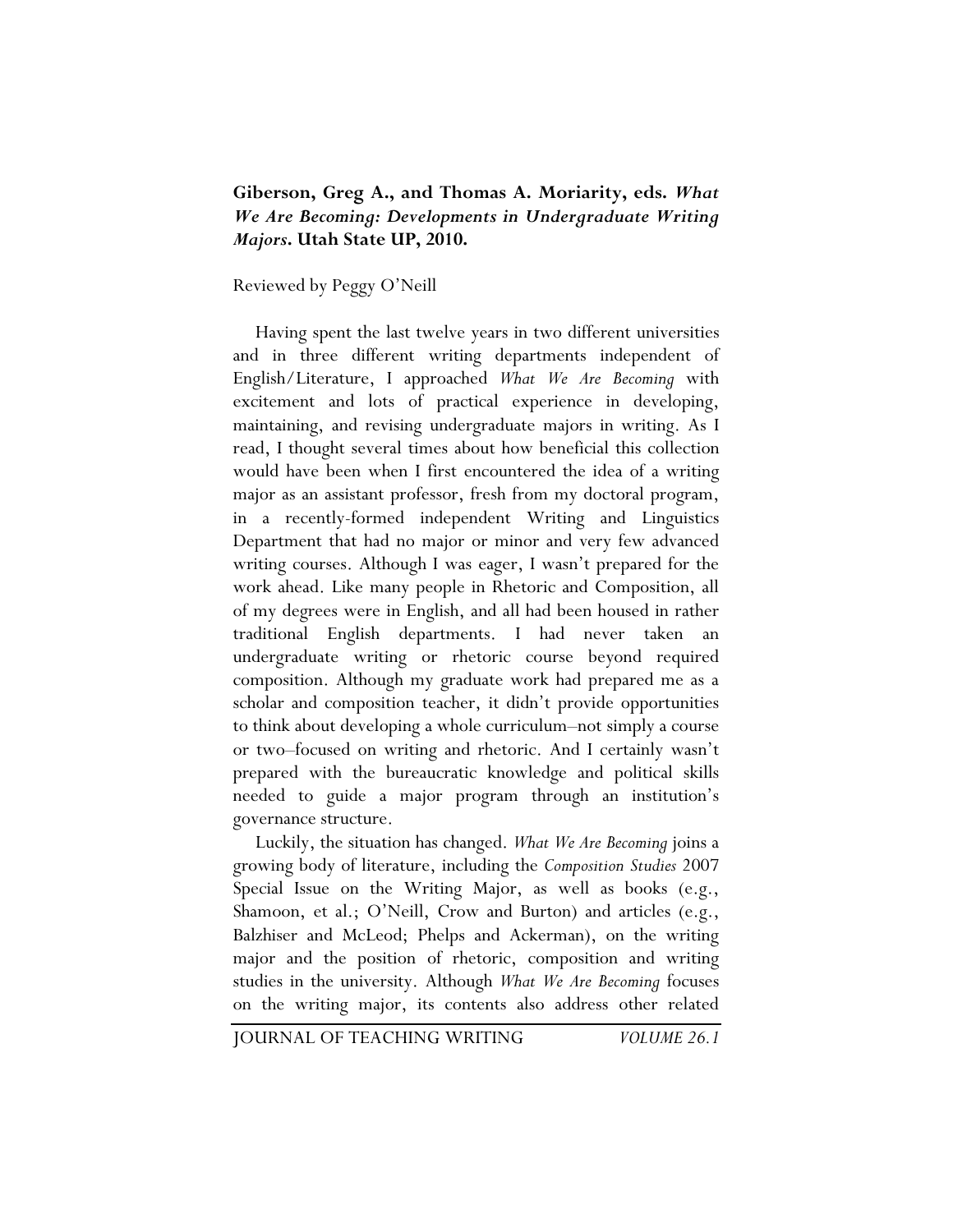issues, such as the relationship between Rhetoric and Composition and English Studies, the formation of independent writing and rhetoric departments and programs, and the connection between the universal first-year composition requirement and the vertical curriculum.

The book is divided into two sections: the first is entitled Disciplinary and Interdisciplinary Issues for Writing Majors and includes eight chapters; the second is Curricula, Location, and Directions of Writing Majors and has seven chapters. There is also a brief Foreword by Janice Lauer and an Afterword by Susan McLeod. While the section titles seem to make a clear distinction, as a reader I found that the division didn't always make sense to me because just about every chapter seemed to include issues related to disciplinarity, curricula and location. For example, Section I of chapter five, "'Between the idea and the reality . . . falls the Shadow': The Promise and Peril of a Small College Writing Major," as well as chapter six, "The Writing Major as a Shared Commitment," discusses the development of the writing major at Mount Union College. Both chapters address issues related to the location of the major in a small liberal arts English department while the second of the two goes into great detail about the curricula of both the English and Writing majors. Likewise, in Section II, the chapter by Dominic Delli Carpini and Michael Zerbe on the writing major and advanced composition course goes into detail about the curriculum of the course. But in doing so, the authors address the rhetorical canon and other broader disciplinary issues. While I sympathize with the editors' need to give shape to the collection and make a more coherent text, I didn't find the divisions necessary or helpful. Readers, I imagine, will not necessarily sit down and read the text from start to finish as I did: some readers will be drawn to this text because of specific situations in their local contexts, such as initiating or revising a writing major, for example, or because of particular institutional situations, such as needing to justify a new major. Readers such as these will be best served by finding the chapters that are most appropriate for them by reading the editors'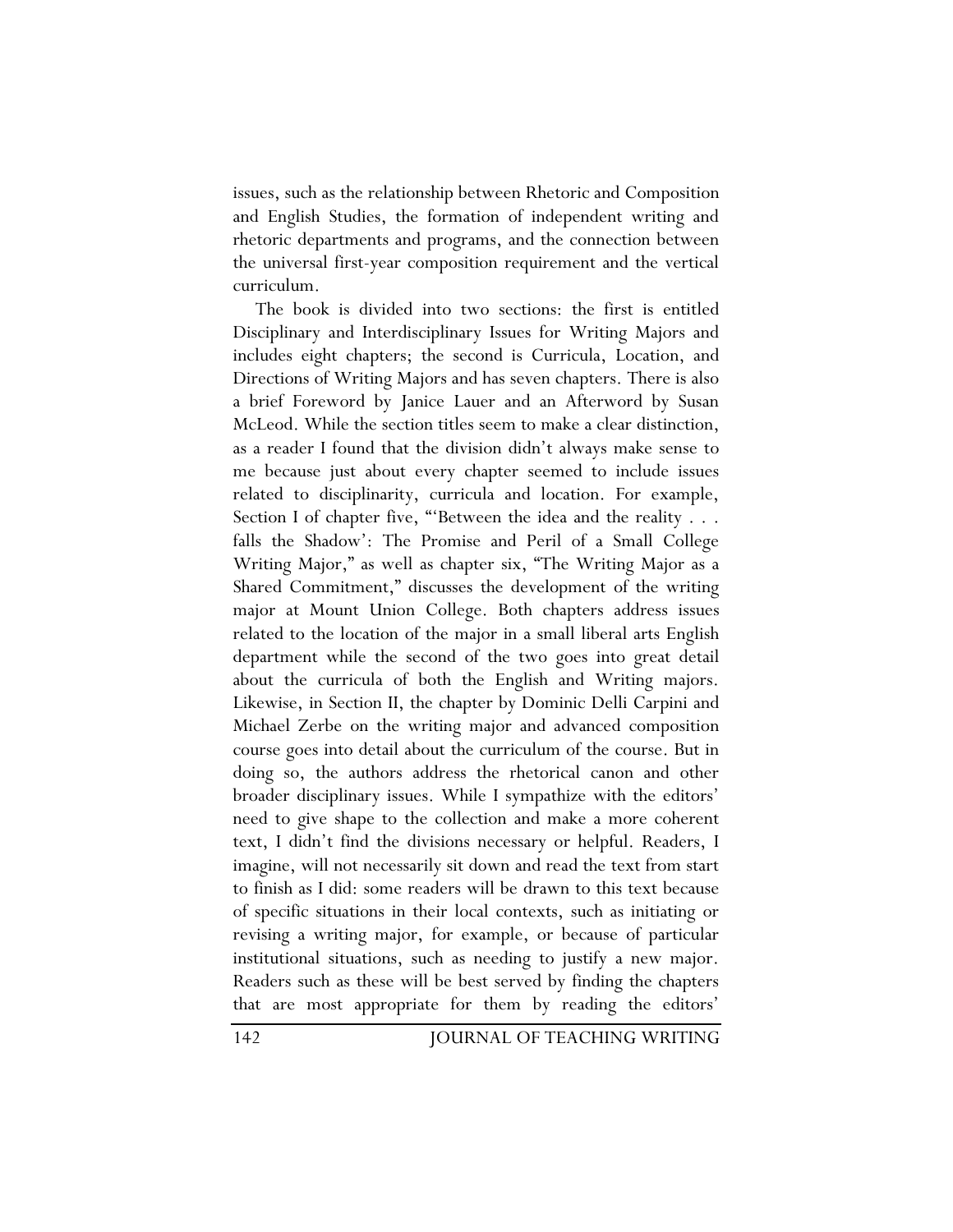Introduction. (There is no index, which was disappointing to me as I tend to use them frequently in spite of their limitations when I am hunting for a particular issue or reference. Likewise, there is no cumulative bibliography but rather each chapter has its own, which is convenient when reading but disappointing when trying to get a sense of the range of resources cited.) So, although divided into sections, the majority of the book's fifteen chapters report on the formation and curriculum of various writing majors, some housed in English departments and some in other departments, such as Rowan University's Department of Writing Arts. The contents also include two chapters that do not present, or grow out of, one particular program or course*,* but rather address the idea of an undergraduate writing major more generally.

Moriarty and Giberson's chapter, "Civic Rhetoric and the Undergraduate Major in Rhetoric and Writing," is one of the two that are not grounded in a particular program, curriculum, or course. Rather, the authors address the idea of the major, cautioning us to "be careful" so that we "build undergraduate degree programs that will last . . . [and] that will grow and evolve as the years go by and not fade away as the times and academic fashions change" (204). To do this, they argue for programs to focus on civic rhetoric, instead of academic and professional writing and rhetoric, which are the dominant arguments used to support undergraduate majors in writing. I found this chapter to be one of the most interesting for me given my current professional situation. I was drawn back to it as I considered some of the issues facing my department as we are in the process of reshaping our curriculum.

The final chapter of the book also looks beyond a single department or major and attempts to create a heuristic for evaluating and categorizing writing majors and courses. In this chapter, Lee Campbell and Debra Jacobs identify different features of programs–more liberal arts versus more technical and more general versus more specific. They map courses along this two-way continuum to demonstrate how programs and courses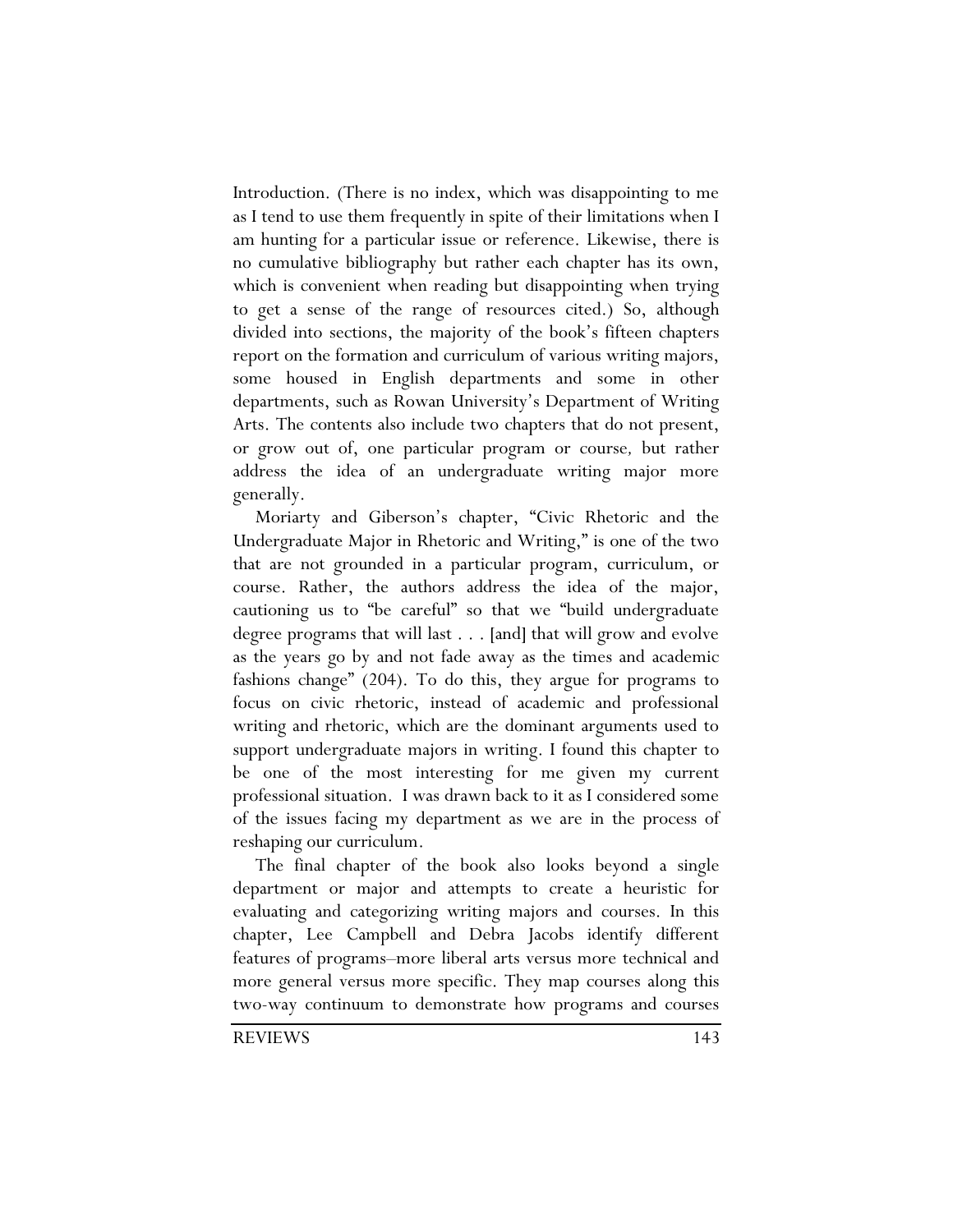can be described. For example, an advanced course in creative nonfiction is on the extreme liberal side of the continuum but in the middle of the general to specific continuum, while a professional writing class on usability studies would fall on the technical side and very close to the specific end of the continuum. In constructing the heuristic, Campbell and Jacobs examined existing undergraduate writing majors to decide on the types of courses and the range of offerings, which was also useful for me to see. While one might disagree on the range of courses covered or the placement of a particular course on their map, their chapter can be useful in helping look at a particular program. In fact, I couldn't help but attempt to map our current curriculum to see where we would fit (more liberal with a range of courses from general to specific) and to see what other possibilities exist for courses or emphases.

Excepting these two chapters, the rest of the book tends to focus on a specific course or program. Most of these chapters are also authored by individuals invested one way or another in the particular program under discussion (most, in fact, are still connected to the institution or program). In other words, in general, the chapters present an insider's point of view, which is useful for understanding some of the nuances of the program's curriculum not available in public documents, some of the debates and rationales that influenced a program's development, and some of the limitations or constraints that prevent the major from expanding. However, the insider point of view can also influence how a story is told about some of the shortcomings of a particular course or program. For example, in reading "Restorying Disciplinary Relationships: The Development of an Undergraduate Writing Concentration," I couldn't help but wonder how this narrative would be told if it were written by the authors' non-composition and rhetoric colleagues, or if it had been collaboratively written with such colleagues. I do not doubt the accuracy of their presentation, but it seems to me that they are only able to present the development of the concentration from their own disciplinary perspective.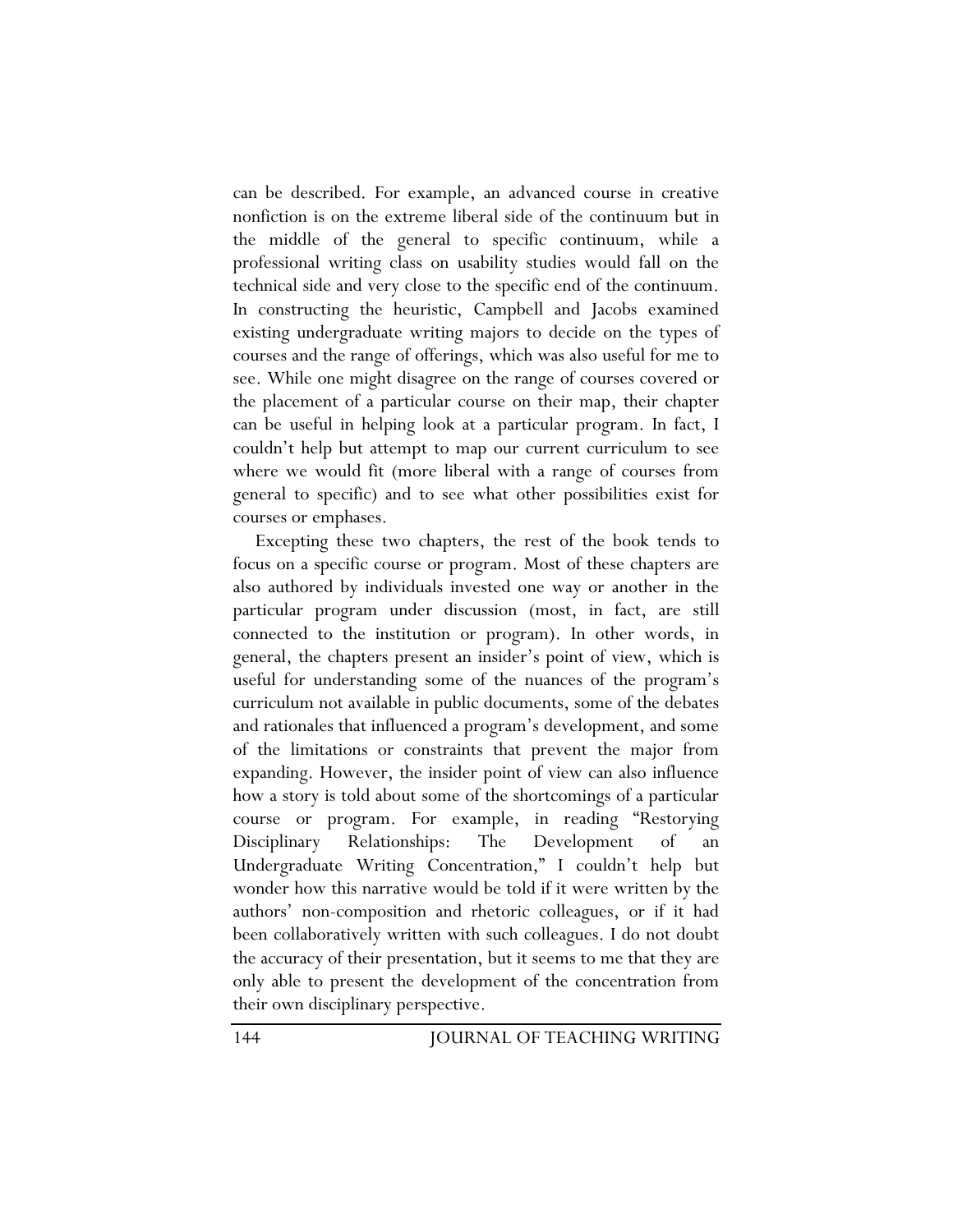Although grounded in particular contexts and perspectives, the individual chapters do make more general arguments about the discipline or curriculum. For example, in the first chapter, "A Major in Flexibility," the authors argue in favor of "a postdisciplinary writing major in rhetoric and composition" at research intensive universities" (13). However, after making this argument, authors Rebecca de Wind Mattingly and Patricia Harkin shift to a "witness narrative" about one of the author's experiences teaching a special section of a the first-year course that was a hybrid speech and writing course. This section of the chapter very clearly situates their perspective in the particular institution, although the larger argument seems to be attempting to transcend location. I actually found this chapter to be one of the least useful, perhaps because of my own institutional context, although I also thought it highlights some of the problems in the discipline such as staffing of composition courses with contingent labor and our identification with the universal first-year requirement. In "Not Just Another Pretty Classroom Genre: The Uses of Creative Nonfiction in the Writing Major," Celeste Martin argues that creative nonfiction "serves our writing majors, and should be considered a legitimate form of professional writing" (227). In serving students, Martin claims that creative nonfiction supports learning about the craft of writing, that it provides students who choose to write in personal genres a way to write that is audience-oriented, that it teaches conventions of the "literary genre," and that it provides a way for double majors (and I would add minors) to communicate to nonspecialists about their work. I didn't need to be convinced by Martin of the value of creative nonfiction in the curriculum of a writing major. However, I was thinking about how creative writing faculty may not agree that composition and rhetoric has the authority to claim creative nonfiction or even associate it with our major. In some programs (such as the one at DePaul University) creative writing remains in the English Department and rhetoric and composition is housed in a separate program. The relationship between these different faculty members and departments can vary, depending on personal and institutional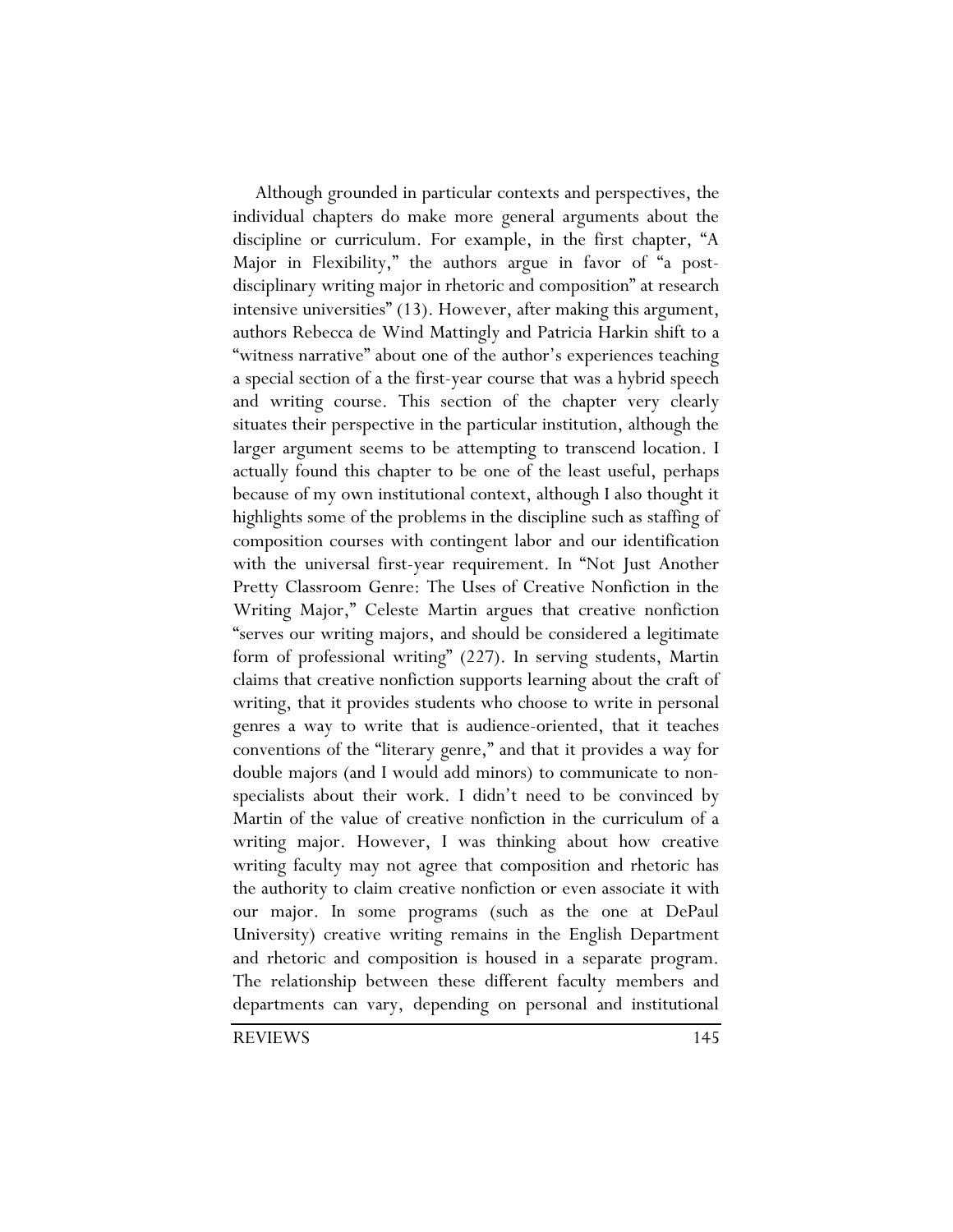histories, so that there may be more (or less) opportunity to include creative nonfiction in the major.

The issue of the relationship of creative nonfiction to composition is not new (as Martin acknowledges, citing the appropriate composition voices in the debate) just as the relationship between digital or electronic literacy and composition is not a new discussion in the field. Although there seems to be little disciplinary disagreement about whether multimedia composing belongs in an undergraduate writing and rhetoric major, in my experience there are still some debates depending on one's particular situation. The potential conflict among departments and disciplines, however, isn't one of the issues that Joddy Murray tackles in his chapter, "Composing Multiliteracies and Image: Multimodal Writing Majors for a Creative Economy." Drawing on *The Rise of the Creative Class: Transforming Work, Leisure, Community and Everyday Life*, by Richard Florida, as well as other theorists and his own teaching experiences, Murray argues that students need to learn how to compose with both discursive and non-discursive images if they are to be prepared for the creative economy. In fact, Murray argues that "in order for students to become multiliterate *composers*–we need to develop courses within the major that put image at the center of the 'spiral' so students can gain experiences in the classroom that leads [*sic*] to rhetorical proficiency for any textual mode" (emphasis in the original, 219). While I found Murray's argument intriguing–and one that kept spinning around in my mind as I thought about rationales for courses and our major's learning aims–I couldn't help but wonder what other image-composers–visual artists, graphic designers, filmmakers, and others across the campus–would say if we made this kind of argument in reference to our curriculum, not to mention the resistance I would meet (and am already meeting) with some department colleagues over efforts to infuse more digital composing in our curriculum. Besides these discussions, one of my own reservations about recentering the field through image is that there are not many people in composition and rhetoric who are adequately prepared to teach this kind of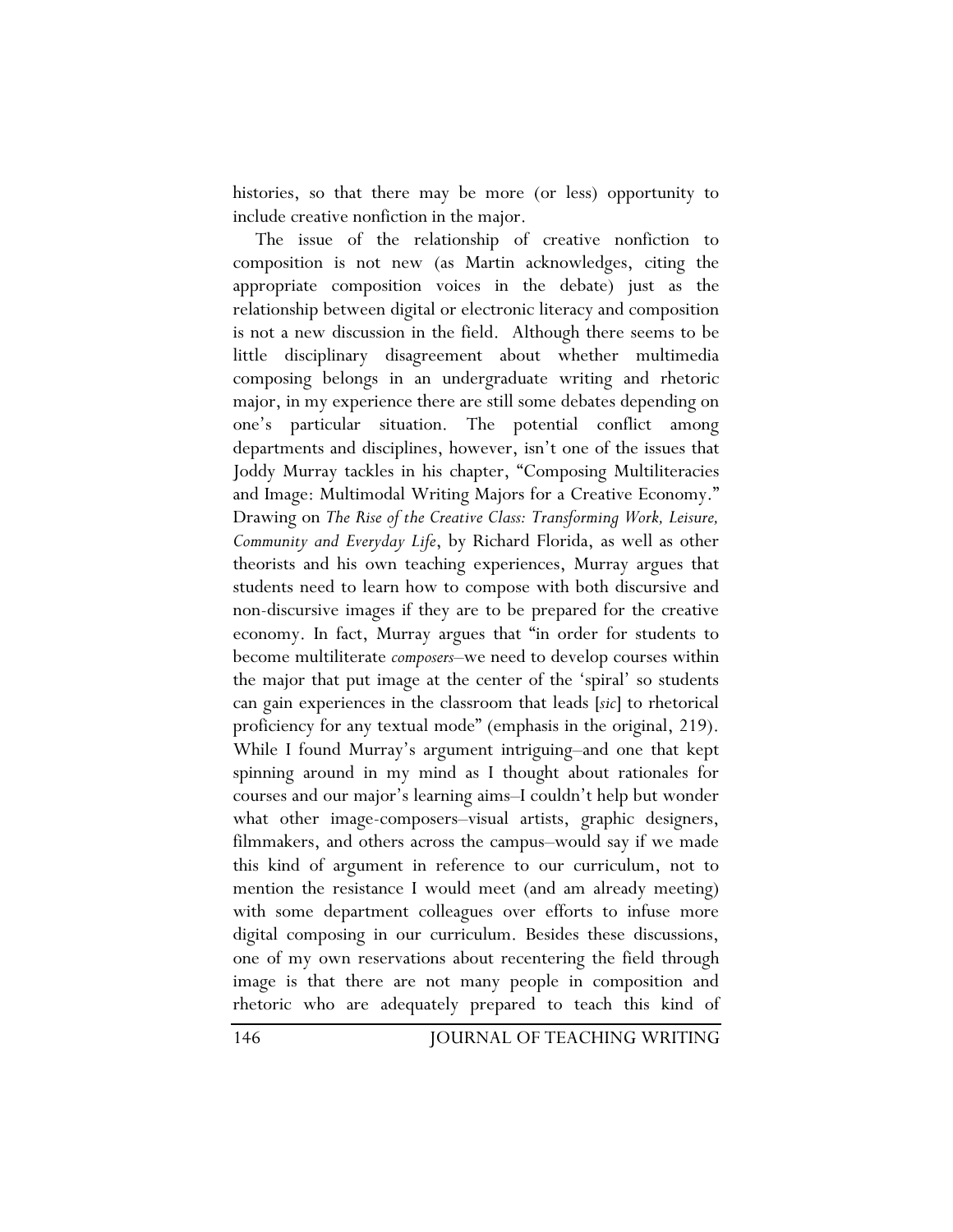composing. Creating–and understanding–visual compositions in terms of image, design, color, and other features, is complex, requiring the appropriate education and not just a passing familiarity with theories of art and design. As Murray admits, "[F]ew compositionists view what they are doing when they write as composing images" (223). If this is the case, then how would we recenter the discipline on this notion? Or, is Murray moving toward an interdisciplinary articulation of an undergraduate major in writing and rhetoric?

Although coming earlier in the collection than Murray's chapter, David Beard, in his chapter "Dancing with Our Siblings: The Unlikely Case for a Rhetoric Major," offers one way of responding to my questions about issues of visual design and creative nonfiction. Beard points out that the subject of rhetoric has already been fragmented at the undergraduate level. Creating an undergraduate major that has rhetoric at its core will depend on particular institutional configurations and history. Although Beard is explicitly referring to rhetoric, his reasoning seems to transfer easily to Murray's argument about image or Martin's about creative nonfiction. Engaging in these debates theoretically is one thing, but enacting them in a particular institution is much more complicated, as Beard illustrates. He provides an historical examination of rhetoric in the undergraduate curriculum, showing how particular institutional contexts influence a major or department. He concludes by proposing that rhetoric scholars need to "work at the intersections and must develop curricula that respects the local conditions at each institution" (132). His advice seems to respond to my reservations about Murray's argument for centering our work on *image.* In other words, the recentering and definition of the undergraduate major are not going to happen in the pages of a book or journal but in the particular, lived experiences of teachers, students, and scholars at particular institutions.

This perspective concurs with my own experiences in the different departments and institutions in which I have worked. Arguments about disciplines and scholarship did not convince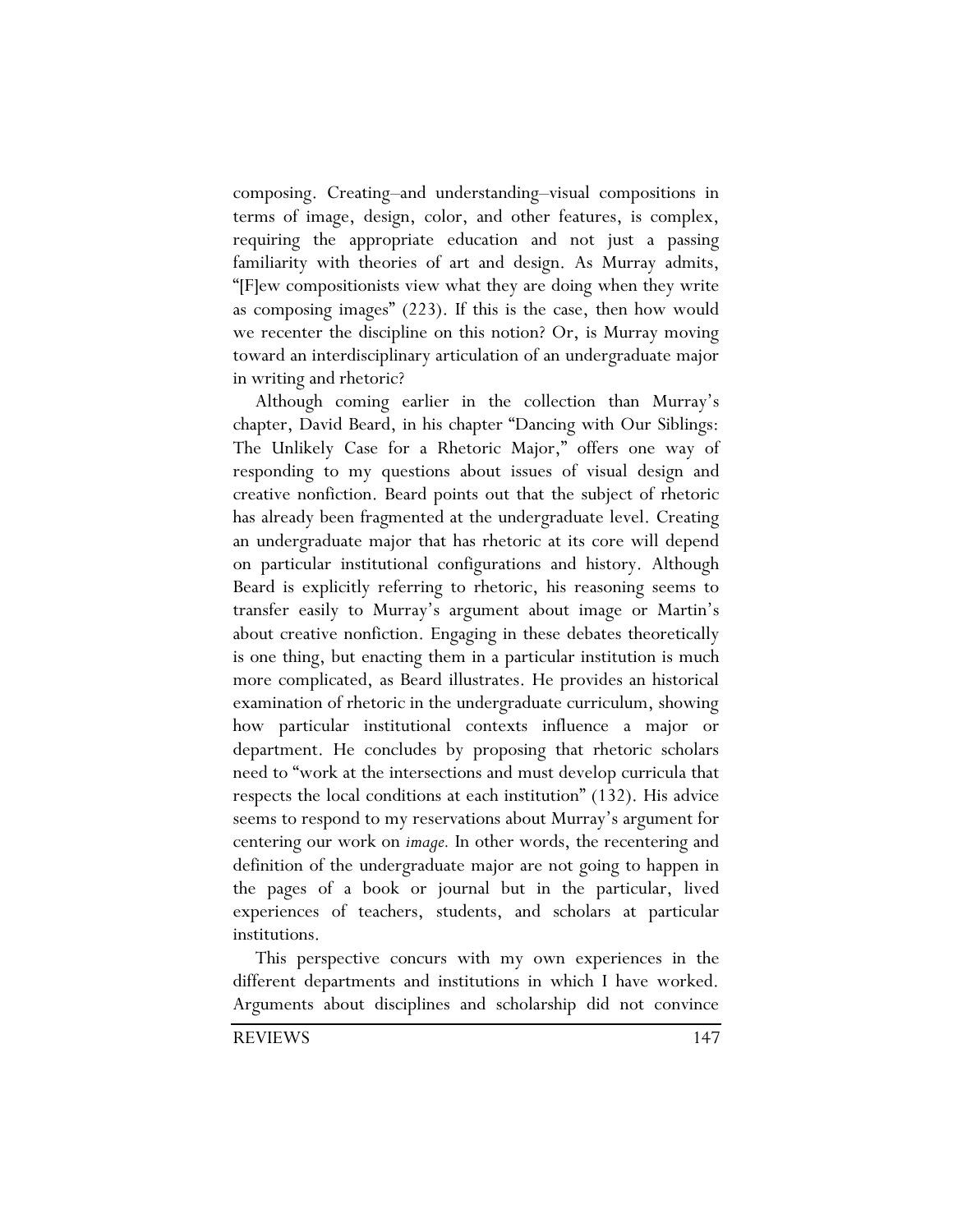administrators and peers when proposing new departments, programs, or majors. What seemed to matter the most, was the particulars–the faculty, resources, competing programs, and other political realities of working in a large bureaucracy with limited resources–as well as the personal relationships and reputations of the people involved. My experience is not unique as many of the chapters in *What We Are Becoming* affirm. (The same situation seems to hold true for the formation of independent writing departments and programs as detailed in *Field of Dreams* and other publications.) For instance, Wallis Anderson's chapter on Oakland University's writing program and writing and rhetoric major makes this point. In explaining how the program expanded its curriculum, Anderson says that the "rhetoric program won the turf war over upper-division coursework largely due to the political astuteness of the Department of Rhetoric, Communication, and Journalism chair" and her placement on the college curriculum committee (71). She concludes that if the department had not been represented on the curriculum committee, then "we would surely not have been permitted to create upper-division classes at that time" (71). The influence of the particular situation also is apparent in Chapter 8, "Writing Program Development and Disciplinary Integrity: What's Rhetoric Got to Do with It?" In this chapter, Lori Baker and Teresa Henning attempt to "give the reader a better understanding of the ways a rhetorical perspective and local practices interact in the development of a new major . . . " (152). While they admit their context is unique, they claim that "the framing of the major from a rhetorical perspective and the application of our core principles are possible by any campus" (160). I tend to agree that any program can use a rhetorical framework to approach the task of building a major, but when it comes to actually defining the curriculum, Beard's argument about how rhetoric is parsed at a particular institution is a significant factor in how it is defined.

A quick review of the various institutions and programs covered in *What We Are Becoming* verifies Beard's point–each defines the undergraduate writing major in its own way; even the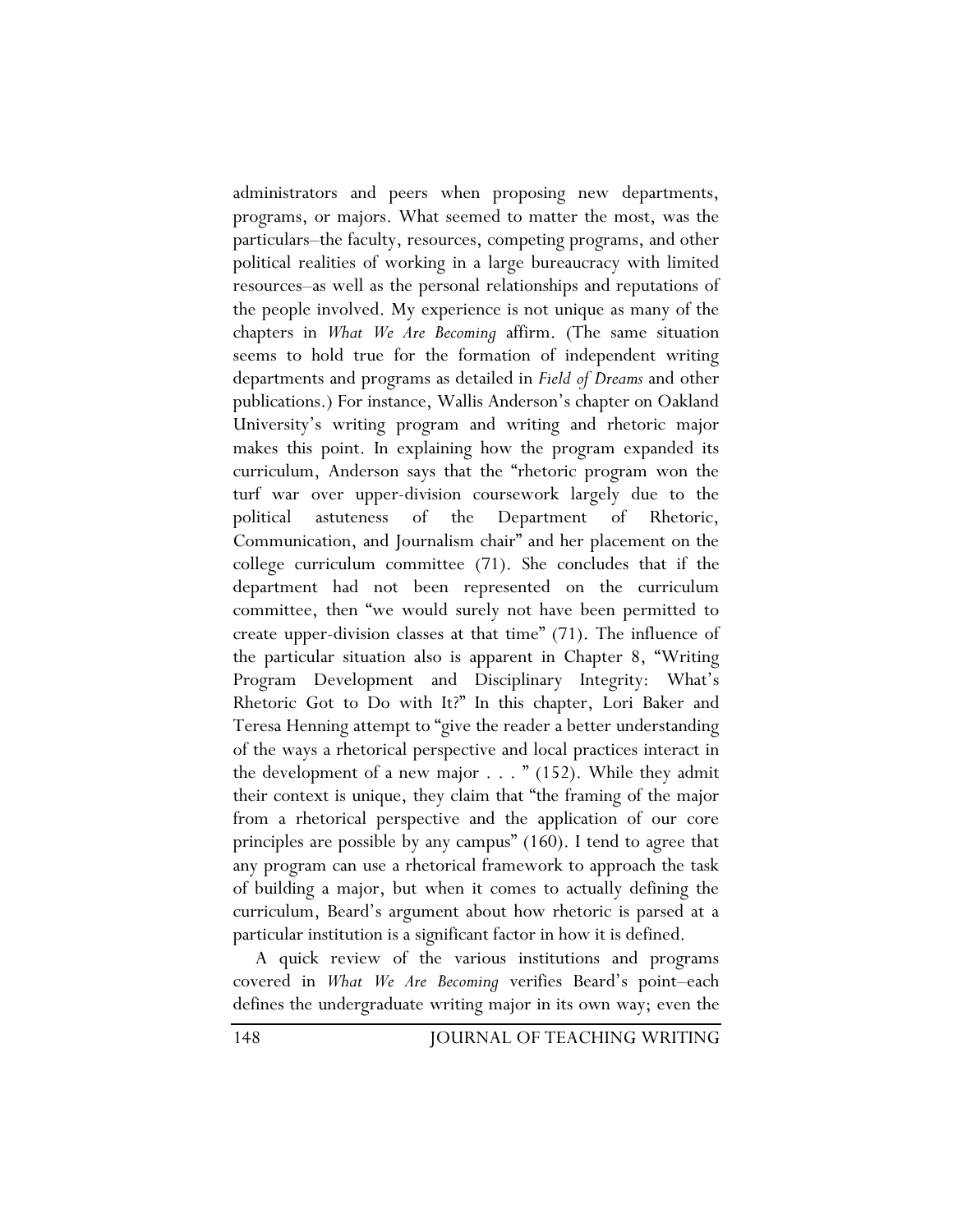name varies depending on the context. The dependence on context is most apparent by the two programs–Rowan University's Writing Arts Major and Mount Union College's Writing Major–that are the topics of two chapters, each written by different writers with different angles. This coverage allows the reader to get a fuller understanding of the programs. For Rowan University, Jennifer Courtney, Deb Martin, and Diane Penrod describe the initial development of the major and the independent department using "revision" as a central trope for the narrative. As they explain, the department and major have continued to change and develop over the last fifteen years in response to changing circumstances. This chapter is followed by one that focuses on a specific course, Introduction to Writing Arts, that is required for all of Rowan's Writing Arts majors. In this chapter, Sanford Tweedie, Jennifer Courtney and William I. Wolff explain why the course (one of the revisions that occurred over the life of the major) is required and how it is organized around the particular program that Rowan offers. This chapter made me consider how an introductory course in my department would be structured and what it might cover. Clearly, ours would be different than the one at Rowan, but still, it was useful to see how their course functioned and how it defined the major.

*What We Are Becoming* offers something for all different types of readers. For those just starting the process of developing a major in writing, rhetoric and/or composition, the collection provides ideas about how to frame a major and identifies some of the concerns or issues that may need to be addressed as well as some ways of tackling practical and theoretical obstacles. For readers like me, who have lived through these same experiences, there are moments of identification as well as realizations of missed opportunities. I have to admit that some of the detailed nuances of department curriculum, such as Rodney Dick's discussion of the development of the writing major at Mount Union College, were hard to follow because I am not in an English department and am not interested in these kinds of discussions. However, for many readers, this particular chapter may be especially relevant and the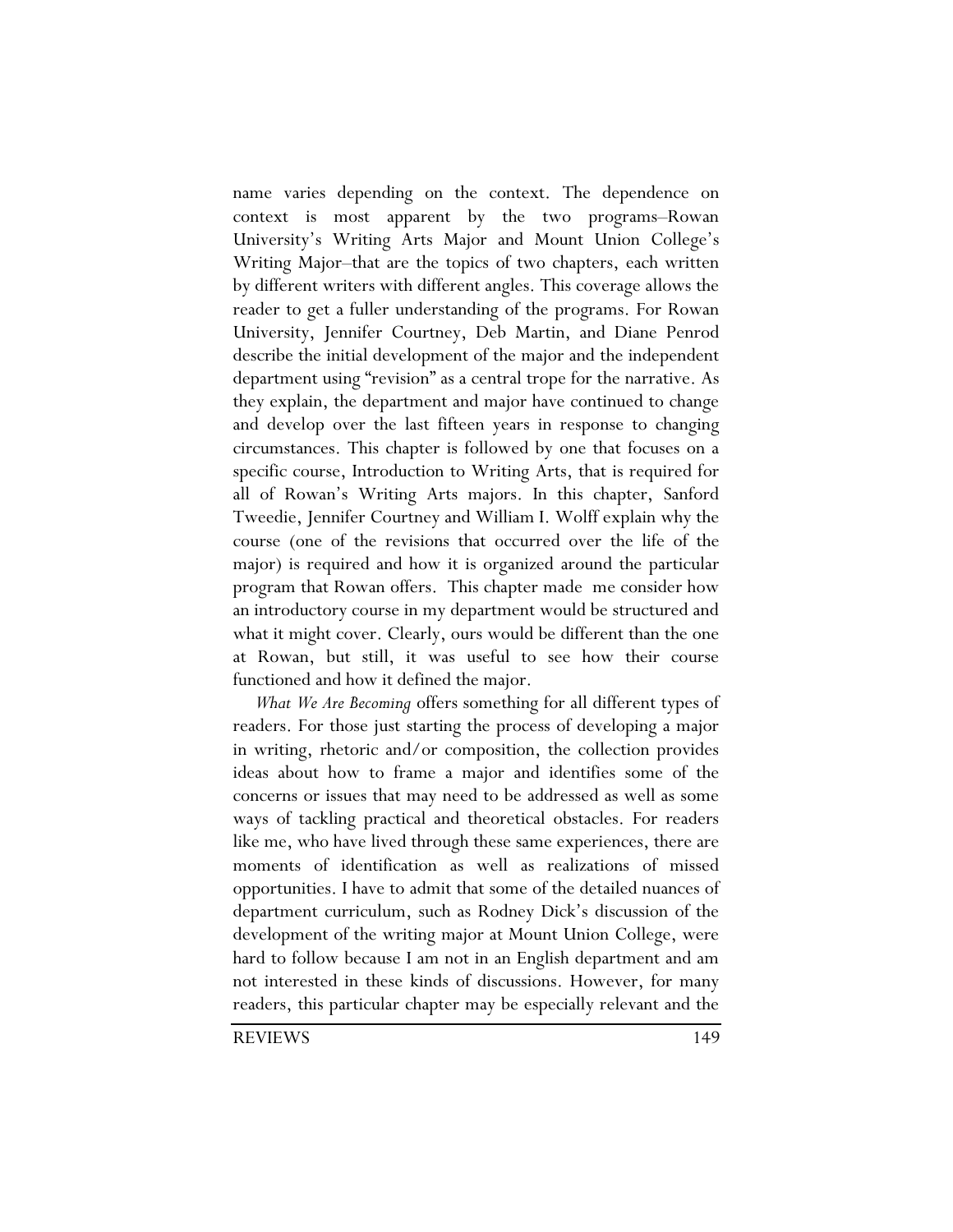grids and tables quite useful. In any case, no matter the reader's current institutional home, for all of us in the field of rhetoric and composition/writing studies, there are issues of disciplinary identity to consider as we attempt to define an undergraduate major in rhetoric and composition.

After all, the undergraduate major is a significant movement in the field and a contributing factor to how the field is defined. As I was working on this review, the September 2010 issue of *College Composition and Communication* arrived in my mailbox. A special issue on the Future of Rhetoric and Composition, several of the articles spoke directly to the contents in Giberson and Moriarty's collection, including Douglas Hesse's "The Place of Creative Writing in Composition Studies" and Stephen Fraiberg's "Composition 2.0: Toward a Multilingual and Multimodal Framework." However, I saw the link between this collection and the future of rhetoric and composition most directly with "Making the Case for Disciplinarity in Rhetoric, Composition, and Writing Studies: The Visibility Project" by Louise Wetherbee Phelps and John H. Ackerman. The "data-drive aim" of the Visibility Project, according to *CCC* editor Kathleen Blake Yancey, "is to gain national attention and recognition for rhetoric and composition by collecting and representing the data showing who we are and what we do" (9). The focus of the project is on how "fields of instruction and research are identified, coded, and represented statistically and descriptively for the purposes of data collection, reports, records, comparison, analysis, and assessment of higher education" (Phelps and Ackerman, 184). Phelps and Ackerman explain that although the effort of the Visibility Project started with a focus on doctoral programs, they learned that it needed to consider much more than that as they collected data to argue for recognition of composition and rhetoric/writing studies as a distinct field of study. Giberson and Moriarty's volume, then, helps make the undergraduate major more visible, contributing to the documentation of the discipline as well as to our ongoing conversation about disciplinary identity.